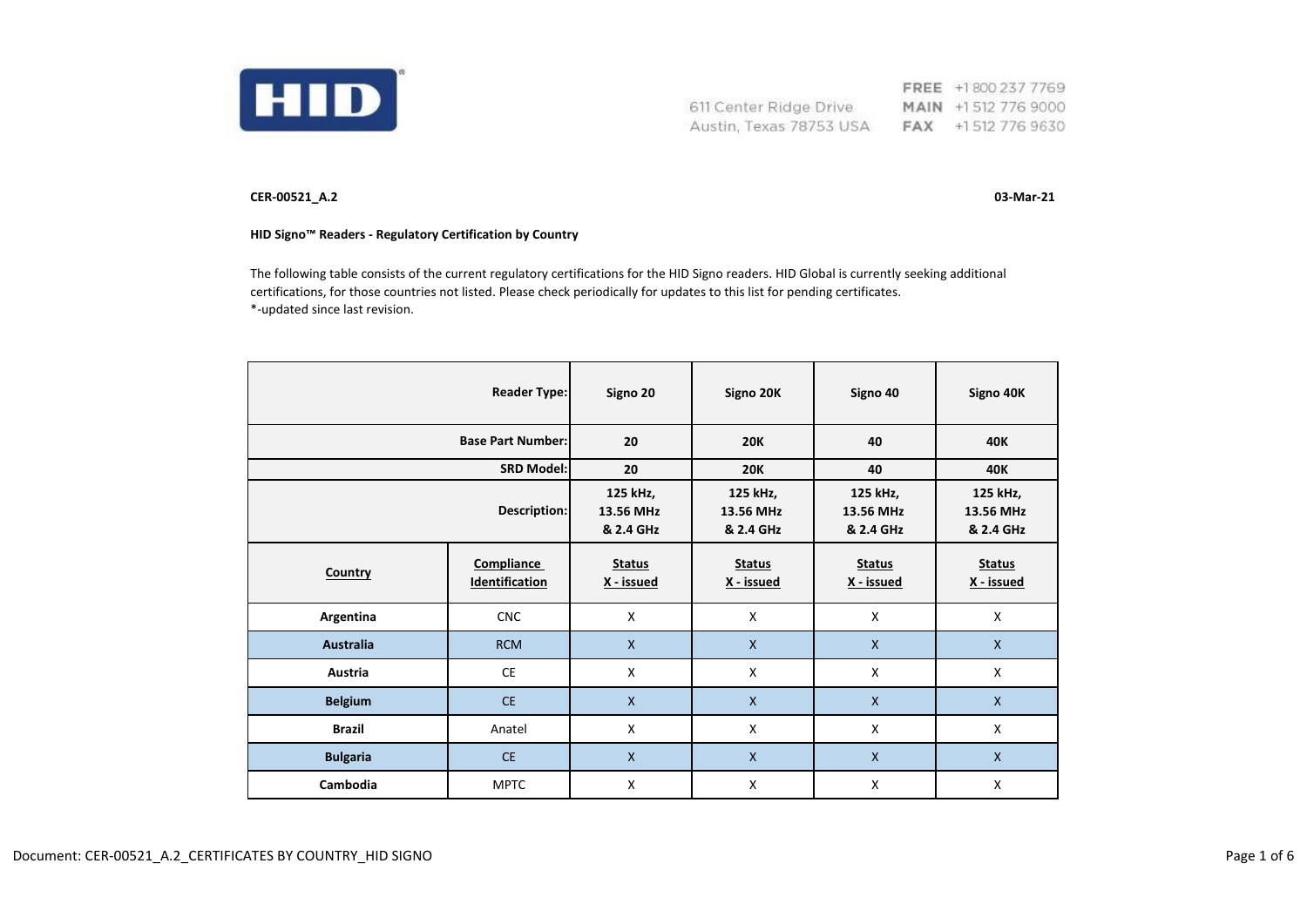

|                          | <b>Reader Type:</b>                 | Signo 20                           | Signo 20K                          | Signo 40                           | Signo 40K                          |
|--------------------------|-------------------------------------|------------------------------------|------------------------------------|------------------------------------|------------------------------------|
| <b>Base Part Number:</b> |                                     | 20                                 | <b>20K</b>                         | 40                                 | <b>40K</b>                         |
|                          | <b>SRD Model:</b>                   | 20                                 | <b>20K</b>                         | 40                                 | <b>40K</b>                         |
| <b>Description:</b>      |                                     | 125 kHz,<br>13.56 MHz<br>& 2.4 GHz | 125 kHz,<br>13.56 MHz<br>& 2.4 GHz | 125 kHz,<br>13.56 MHz<br>& 2.4 GHz | 125 kHz,<br>13.56 MHz<br>& 2.4 GHz |
| <b>Country</b>           | <b>Compliance</b><br>Identification | <b>Status</b><br>X - issued        | <b>Status</b><br>X - issued        | <b>Status</b><br>X - issued        | <b>Status</b><br>X - issued        |
| Canada                   | IC                                  | $\mathsf{X}$                       | $\mathsf{X}$                       | $\mathsf{X}$                       | $\mathsf X$                        |
| Chile                    | <b>SUBTEL</b>                       | X                                  | X                                  | X                                  | X                                  |
| China                    | <b>SRRC</b>                         | $\mathsf{X}$                       | $\mathsf{X}$                       | $\mathsf{X}$                       | $\mathsf{X}$                       |
| Colombia                 | <b>FCC</b>                          | $\mathsf X$                        | X                                  | $\mathsf X$                        | $\pmb{\mathsf{X}}$                 |
| <b>Costa Rica</b>        | <b>SUTEL</b>                        | $\pmb{\mathsf{X}}$                 | $\pmb{\mathsf{X}}$                 | $\mathsf{X}$                       | $\mathsf{X}$                       |
| Croatia                  | <b>CE</b>                           | X                                  | X                                  | X                                  | X                                  |
| <b>Cyprus</b>            | <b>CE</b>                           | $\mathsf X$                        | $\mathsf X$                        | $\mathsf X$                        | $\mathsf X$                        |
| <b>Czech Republic</b>    | <b>CE</b>                           | X                                  | X                                  | X                                  | X                                  |
| <b>Denmark</b>           | CE                                  | $\mathsf{X}$                       | $\mathsf{X}$                       | $\mathsf{X}$                       | $\mathsf X$                        |
| Egypt                    | <b>NTRA</b>                         | $\mathsf{X}$                       | X                                  | $\mathsf{X}$                       | $\mathsf{X}$                       |
| <b>Estonia</b>           | <b>CE</b>                           | $\mathsf{x}$                       | $\mathsf{X}$                       | $\mathsf{X}$                       | $\mathsf{X}$                       |
| <b>Finland</b>           | <b>CE</b>                           | $\mathsf{X}$                       | X                                  | X                                  | X                                  |
| <b>France</b>            | CE                                  | $\mathsf{X}$                       | $\mathsf{X}$                       | $\mathsf{X}$                       | $\mathsf{X}$                       |
| Germany                  | $\mathsf{CE}% _{\mathcal{A}}$       | $\pmb{\mathsf{X}}$                 | $\pmb{\mathsf{X}}$                 | $\mathsf X$                        | $\pmb{\mathsf{X}}$                 |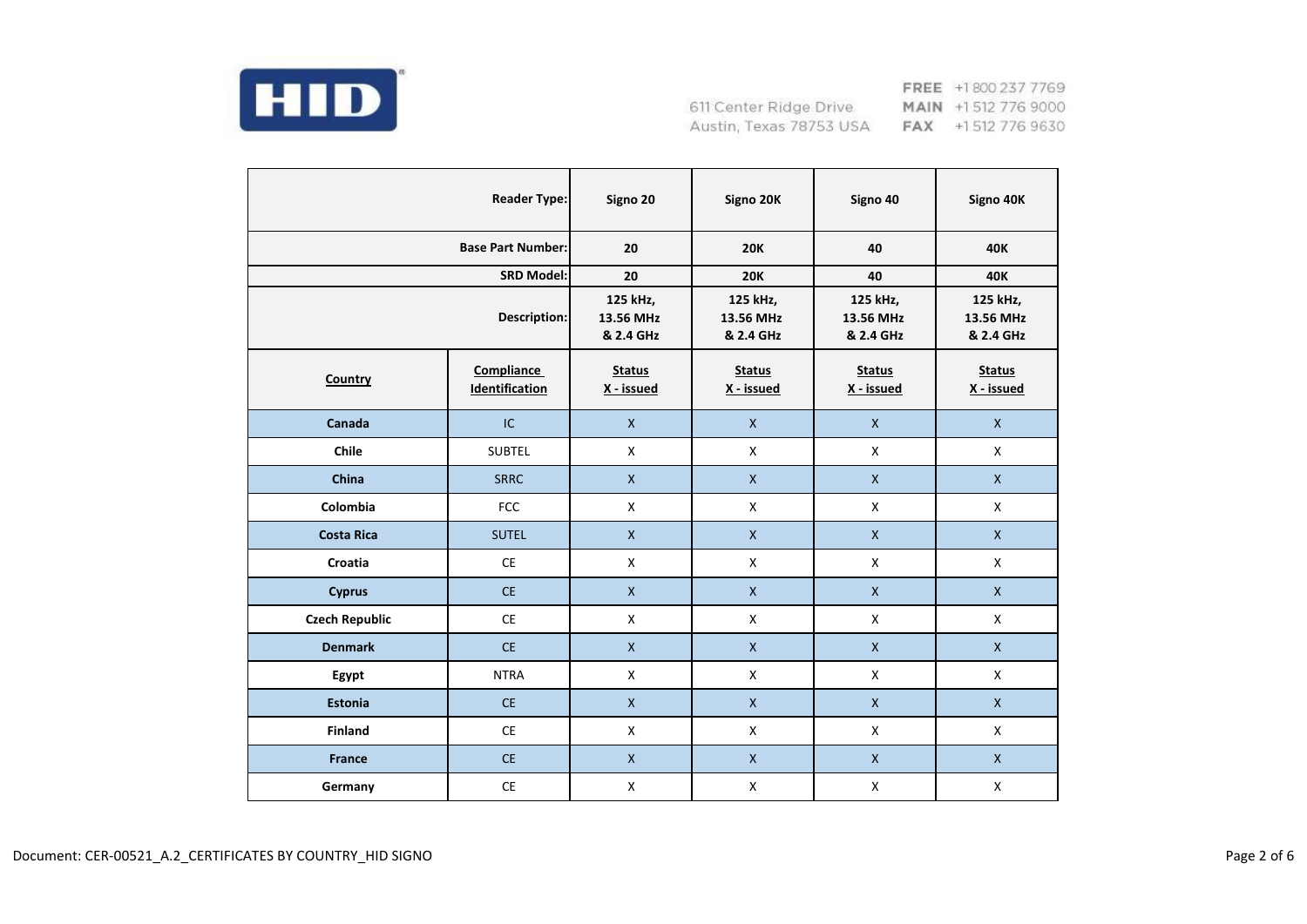

|                          | <b>Reader Type:</b>                 | Signo 20                           | Signo 20K                          | Signo 40                           | Signo 40K                          |
|--------------------------|-------------------------------------|------------------------------------|------------------------------------|------------------------------------|------------------------------------|
| <b>Base Part Number:</b> |                                     | 20                                 | <b>20K</b>                         | 40                                 | 40K                                |
|                          | <b>SRD Model:</b>                   | 20                                 | <b>20K</b>                         | 40                                 | <b>40K</b>                         |
| Description:             |                                     | 125 kHz,<br>13.56 MHz<br>& 2.4 GHz | 125 kHz,<br>13.56 MHz<br>& 2.4 GHz | 125 kHz,<br>13.56 MHz<br>& 2.4 GHz | 125 kHz,<br>13.56 MHz<br>& 2.4 GHz |
| Country                  | <b>Compliance</b><br>Identification | <b>Status</b><br>X - issued        | <b>Status</b><br>X - issued        | <b>Status</b><br>X - issued        | <b>Status</b><br>X - issued        |
| <b>Greece</b>            | <b>CE</b>                           | $\pmb{\mathsf{X}}$                 | $\mathsf{X}$                       | $\mathsf{X}$                       | $\mathsf X$                        |
| <b>Hong Kong</b>         | <b>OFCA</b>                         | $\pmb{\mathsf{X}}$                 | X                                  | X                                  | X                                  |
| <b>Hungary</b>           | CE                                  | $\pmb{\mathsf{X}}$                 | $\mathsf{X}$                       | $\mathsf{X}$                       | $\mathsf X$                        |
| Iceland                  | <b>CE</b>                           | X                                  | X                                  | $\mathsf{X}$                       | $\mathsf{X}$                       |
| India                    | <b>WPC</b>                          | $\mathsf X$                        | $\pmb{\mathsf{X}}$                 | $\mathsf{X}$                       | $\mathsf X$                        |
| Indonesia                | <b>DGPT</b>                         | X                                  | $\mathsf{X}$                       | X                                  | $\mathsf{X}$                       |
| <b>Ireland</b>           | <b>CE</b>                           | $\mathsf{X}$                       | $\mathsf{X}$                       | $\mathsf X$                        | $\mathsf{X}$                       |
| <b>Israel</b>            | <b>MOC</b>                          | X                                  | X                                  | X                                  | X                                  |
| <b>Italy</b>             | <b>CE</b>                           | $\mathsf X$                        | $\mathsf{X}$                       | $\mathsf{X}$                       | $\mathsf X$                        |
| Japan                    | MIC/Giteki                          | X                                  | X                                  | $\mathsf{X}$                       | X                                  |
| <b>Kazakhstan</b>        | <b>MIC</b>                          | $\mathsf{x}$                       | $\mathsf{X}$                       | $\mathsf{X}$                       | $\mathsf{X}$                       |
| Korea                    | KCC                                 | X                                  | X                                  | X                                  | X                                  |
| <b>Kuwait</b>            | <b>MC</b>                           | $\pmb{\mathsf{X}}$                 | $\mathsf{X}$                       | $\pmb{\mathsf{X}}$                 | $\mathsf X$                        |
| Latvia                   | $\mathsf{CE}% _{\mathcal{A}}$       | $\pmb{\mathsf{X}}$                 | $\pmb{\times}$                     | $\pmb{\times}$                     | $\pmb{\mathsf{X}}$                 |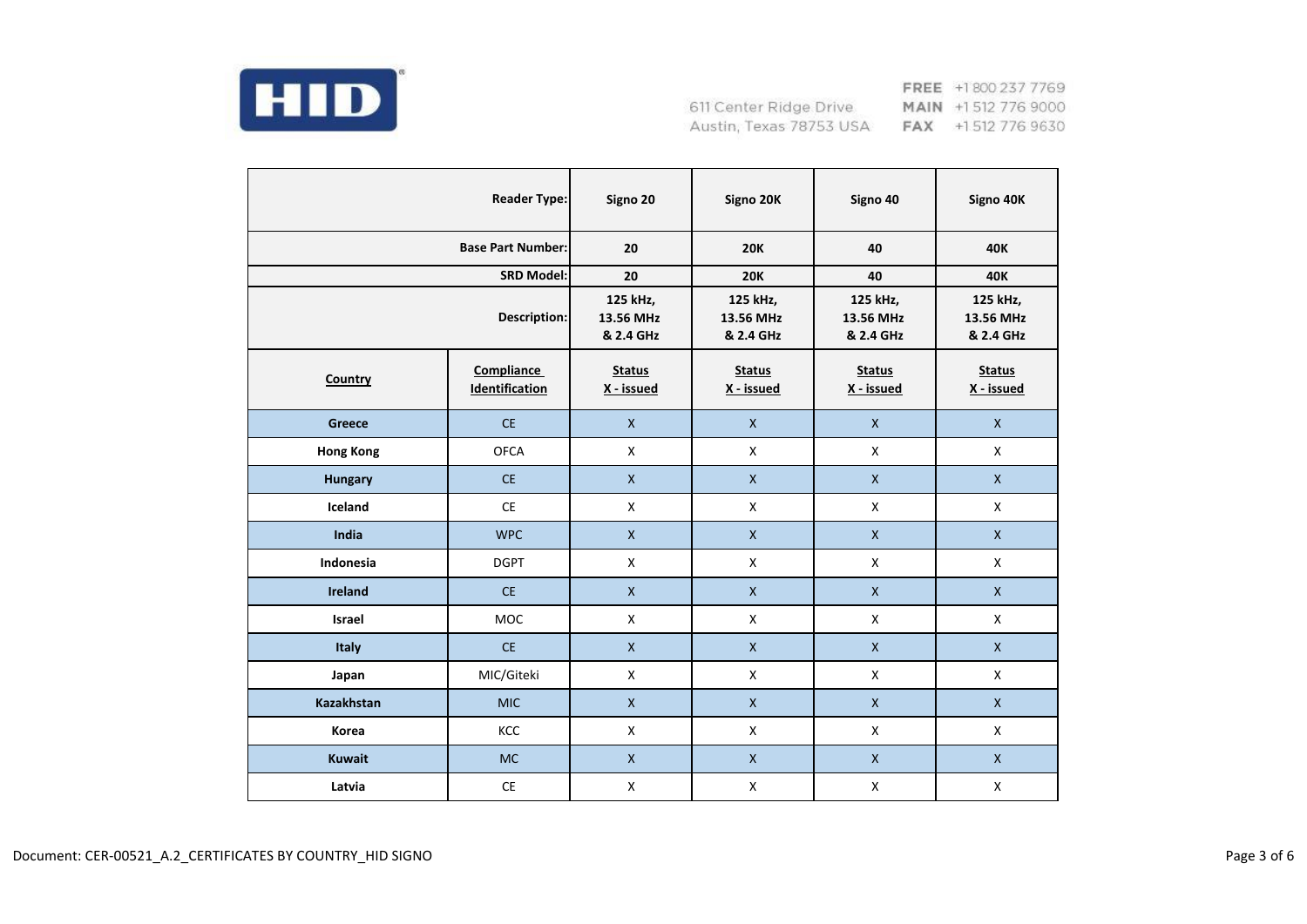

|                          | <b>Reader Type:</b>                 | Signo 20                           | Signo 20K                          | Signo 40                           | Signo 40K                          |
|--------------------------|-------------------------------------|------------------------------------|------------------------------------|------------------------------------|------------------------------------|
| <b>Base Part Number:</b> |                                     | 20                                 | <b>20K</b>                         | 40                                 | 40K                                |
|                          | <b>SRD Model:</b>                   | 20                                 | <b>20K</b>                         | 40                                 | <b>40K</b>                         |
| Description:             |                                     | 125 kHz,<br>13.56 MHz<br>& 2.4 GHz | 125 kHz,<br>13.56 MHz<br>& 2.4 GHz | 125 kHz,<br>13.56 MHz<br>& 2.4 GHz | 125 kHz,<br>13.56 MHz<br>& 2.4 GHz |
| Country                  | <b>Compliance</b><br>Identification | <b>Status</b><br>X - issued        | <b>Status</b><br>X - issued        | <b>Status</b><br>X - issued        | <b>Status</b><br>X - issued        |
| Lithuania                | <b>CE</b>                           | $\pmb{\mathsf{X}}$                 | $\mathsf{X}$                       | $\mathsf{X}$                       | $\mathsf{X}$                       |
| Luxembourg               | <b>CE</b>                           | X                                  | X                                  | X                                  | X                                  |
| <b>Malaysia</b>          | <b>SIRIM</b>                        | $\pmb{\mathsf{X}}$                 | $\mathsf X$                        | $\mathsf{X}$                       | $\mathsf X$                        |
| <b>Malta</b>             | CE                                  | $\mathsf{x}$                       | $\mathsf{X}$                       | $\mathsf{X}$                       | $\mathsf{X}$                       |
| <b>Mexico</b>            | NOM/NYCE/IFTEL                      | $\mathsf X$                        | $\mathsf X$                        | $\pmb{\mathsf{X}}$                 | $\mathsf X$                        |
| Morocco                  | <b>ANRT</b>                         | $\mathsf{x}$                       | X                                  | X                                  | X                                  |
| <b>Netherlands</b>       | <b>CE</b>                           | $\mathsf{X}$                       | $\mathsf{X}$                       | $\mathsf{X}$                       | $\mathsf{X}$                       |
| <b>New Zealand</b>       | <b>RCM</b>                          | X                                  | X                                  | X                                  | X                                  |
| <b>Norway</b>            | <b>CE</b>                           | $\mathsf{x}$                       | $\mathsf{X}$                       | $\mathsf{X}$                       | $\mathsf{X}$                       |
| Oman                     | MEA                                 | X                                  | X                                  | $\mathsf{X}$                       | X                                  |
| Peru                     | <b>MTC</b>                          | $\mathsf{x}$                       | $\mathsf{X}$                       | $\mathsf{X}$                       | $\mathsf{X}$                       |
| <b>Philippines</b>       | <b>NTC</b>                          | X                                  | X                                  | $\mathsf{X}$                       | X                                  |
| Poland                   | <b>CE</b>                           | $\mathsf{x}$                       | $\mathsf{X}$                       | $\mathsf{X}$                       | $\mathsf{X}$                       |
| Portugal                 | CE                                  | $\pmb{\mathsf{X}}$                 | X                                  | $\pmb{\times}$                     | $\pmb{\mathsf{X}}$                 |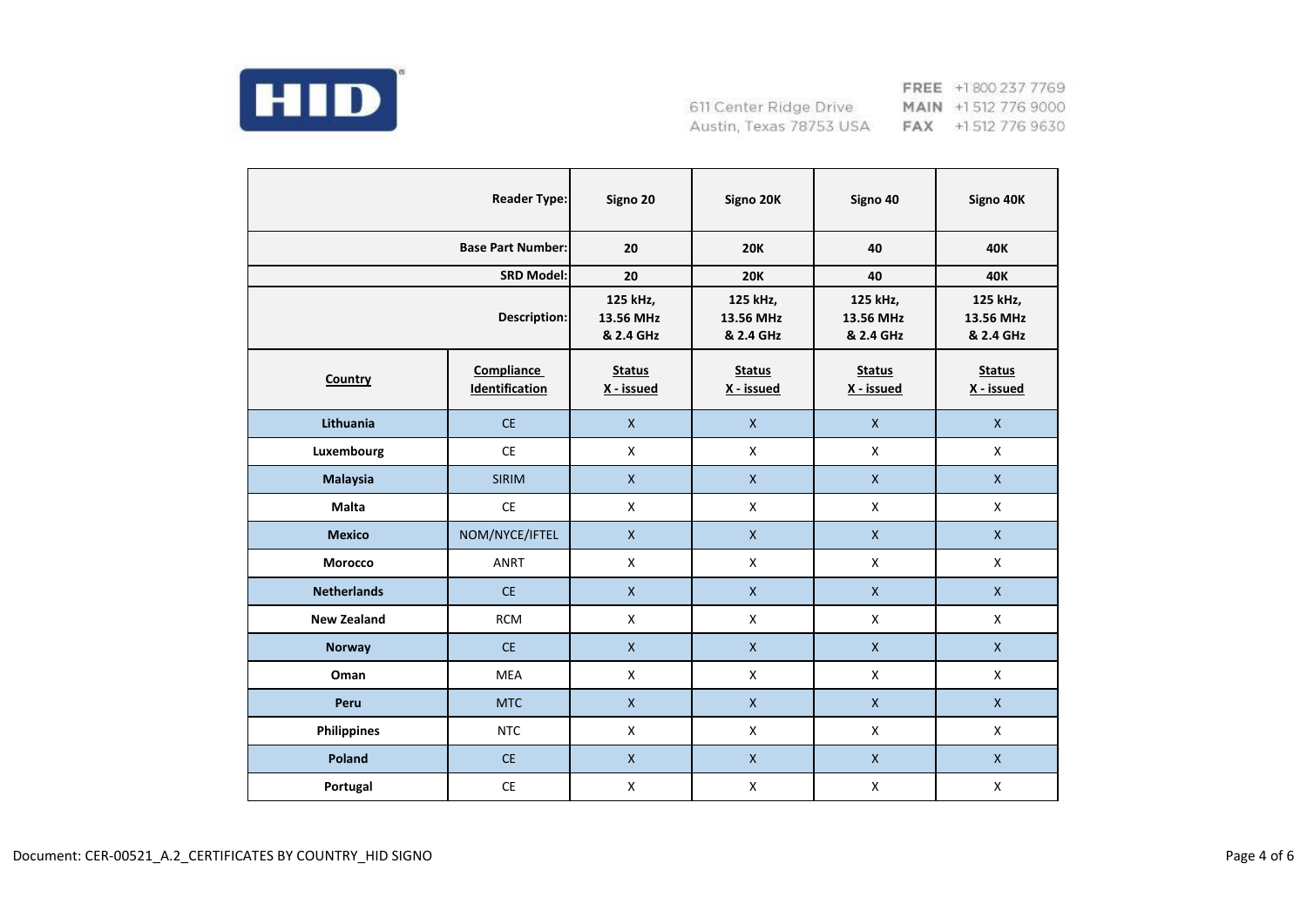

|                          | <b>Reader Type:</b>                 | Signo 20                           | Signo 20K                          | Signo 40                           | Signo 40K                          |
|--------------------------|-------------------------------------|------------------------------------|------------------------------------|------------------------------------|------------------------------------|
| <b>Base Part Number:</b> |                                     | 20                                 | <b>20K</b>                         | 40                                 | 40K                                |
|                          | <b>SRD Model:</b>                   | 20                                 | <b>20K</b>                         | 40                                 | <b>40K</b>                         |
| Description:             |                                     | 125 kHz,<br>13.56 MHz<br>& 2.4 GHz | 125 kHz,<br>13.56 MHz<br>& 2.4 GHz | 125 kHz,<br>13.56 MHz<br>& 2.4 GHz | 125 kHz,<br>13.56 MHz<br>& 2.4 GHz |
| Country                  | <b>Compliance</b><br>Identification | <b>Status</b><br>X - issued        | <b>Status</b><br>X - issued        | <b>Status</b><br>X - issued        | <b>Status</b><br>X - issued        |
| <b>Puerto Rico</b>       | <b>FCC</b>                          | $\mathsf{X}$                       | $\mathsf{X}$                       | $\mathsf{X}$                       | $\mathsf{X}$                       |
| Qatar                    | <b>ictQATAR</b>                     | X                                  | $\mathsf{X}$                       | X                                  | X                                  |
| Romania                  | <b>CE</b>                           | $\mathsf{X}$                       | $\pmb{\mathsf{X}}$                 | $\pmb{\mathsf{X}}$                 | $\mathsf X$                        |
| <b>Russia</b>            | EAC                                 | X                                  | $\mathsf{X}$                       | $\mathsf{X}$                       | $\mathsf{X}$                       |
| Saudi Arabia             | <b>CITC</b>                         | $\mathsf X$                        | $\pmb{\mathsf{X}}$                 | $\pmb{\mathsf{X}}$                 | $\mathsf X$                        |
| Singapore                | iDA                                 | $\mathsf{X}$                       | $\mathsf{X}$                       | X                                  | $\mathsf{X}$                       |
| Slovakia                 | <b>CE</b>                           | $\mathsf{X}$                       | $\mathsf{X}$                       | $\mathsf X$                        | $\mathsf{X}$                       |
| Slovenia                 | <b>CE</b>                           | X                                  | X                                  | X                                  | X                                  |
| <b>South Africa</b>      | <b>ICASA</b>                        | $\mathsf{X}$                       | $\mathsf{X}$                       | $\pmb{\mathsf{X}}$                 | $\mathsf X$                        |
| Spain                    | <b>CE</b>                           | X                                  | X                                  | $\mathsf{X}$                       | X                                  |
| Sweden                   | <b>CE</b>                           | $\mathsf{X}$                       | $\mathsf{X}$                       | $\mathsf{X}$                       | $\mathsf{X}$                       |
| <b>Switzerland</b>       | <b>CE</b>                           | X                                  | $\mathsf{X}$                       | $\mathsf{X}$                       | $\mathsf{X}$                       |
| <b>Taiwan</b>            | <b>NCC</b>                          | $\mathsf{X}$                       | $\mathsf{X}$                       | $\mathsf{X}$                       | $\mathsf{X}$                       |
| <b>Thailand</b>          | <b>NTC</b>                          | $\pmb{\mathsf{X}}$                 | $\mathsf X$                        | $\pmb{\mathsf{X}}$                 | $\pmb{\mathsf{X}}$                 |